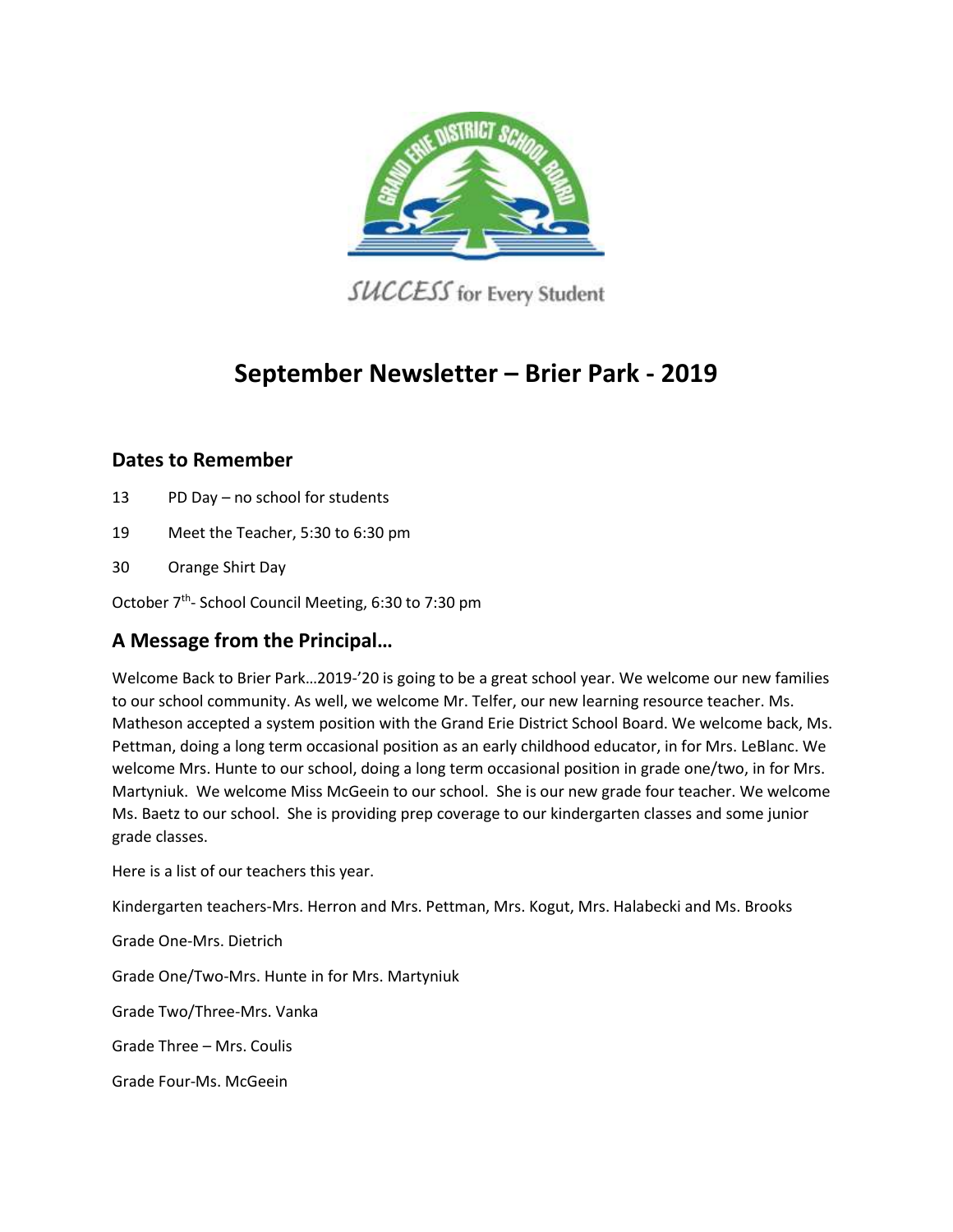Grade Five-Mrs. Janssen Grade Five/Six-Ms. Moses Grade Six/Seven-Mr. Neeb Grade Seven/Eight-Mrs. Cowan Grade Seven/Eight – Mr. Nicholson Learning Resource Teacher- Mr. Telfer French Teacher- Mme Power Prep Teacher – Mr. Sturgeon Educational Assistants- Mrs. Lewis and Mrs. Morrison

## **Thank you to…**

Thanks is extended to Mr. Torelli, our custodian, and Mrs. Head, our caretaker, for their efforts this summer cleaning our school. It was a busy summer as we had much of our school painted and new thermostats installed. The caretaking staff had to work around the contractors. Many of our teaching staff were in the school during the last week of August preparing for the new school year. Thank you to the teacher teams for preparing their rooms and First Day activities for our students. As well, thank you to Mrs. Baxter and Mrs. Smith (casual secretary) for their efforts getting the office ready and the school year organized.

### **Agendas**

Agendas will be \$5 and payment can be made on line on September 3<sup>rd</sup>. The cashless on line system is open all month for agendas as the Junior Kindergarten students will not be registered yet. Please take a moment to read through the agenda with your child. Please sign the front insert when you have read it. Thank you.

### **Nut Aware School**

Peanut-Free "Peanut Butter" There's a peanut-free soy nut butter product on the market that says it's a peanut butter substitute and safe for schools. Grand Erie requests that parents/guardians and staff do not bring peanut butter substitutes into schools. If it's peanut-free, then what's the big deal? This product looks, smells, and tastes like peanut butter. The concern is that some children might mistakenly think it is okay to bring peanut butter sandwiches in their lunches when they see their classmates eating the soy product. We simply cannot run the risk of any student or staff member being exposed to peanuts, as this may cause an allergic reaction. The safety and health of our students and staff must come first. For more information on the Board's response to Anaphylaxis (allergic reactions), please visit www.granderie.ca. Thank you for your cooperation.

Mrs. Brittain

Principal